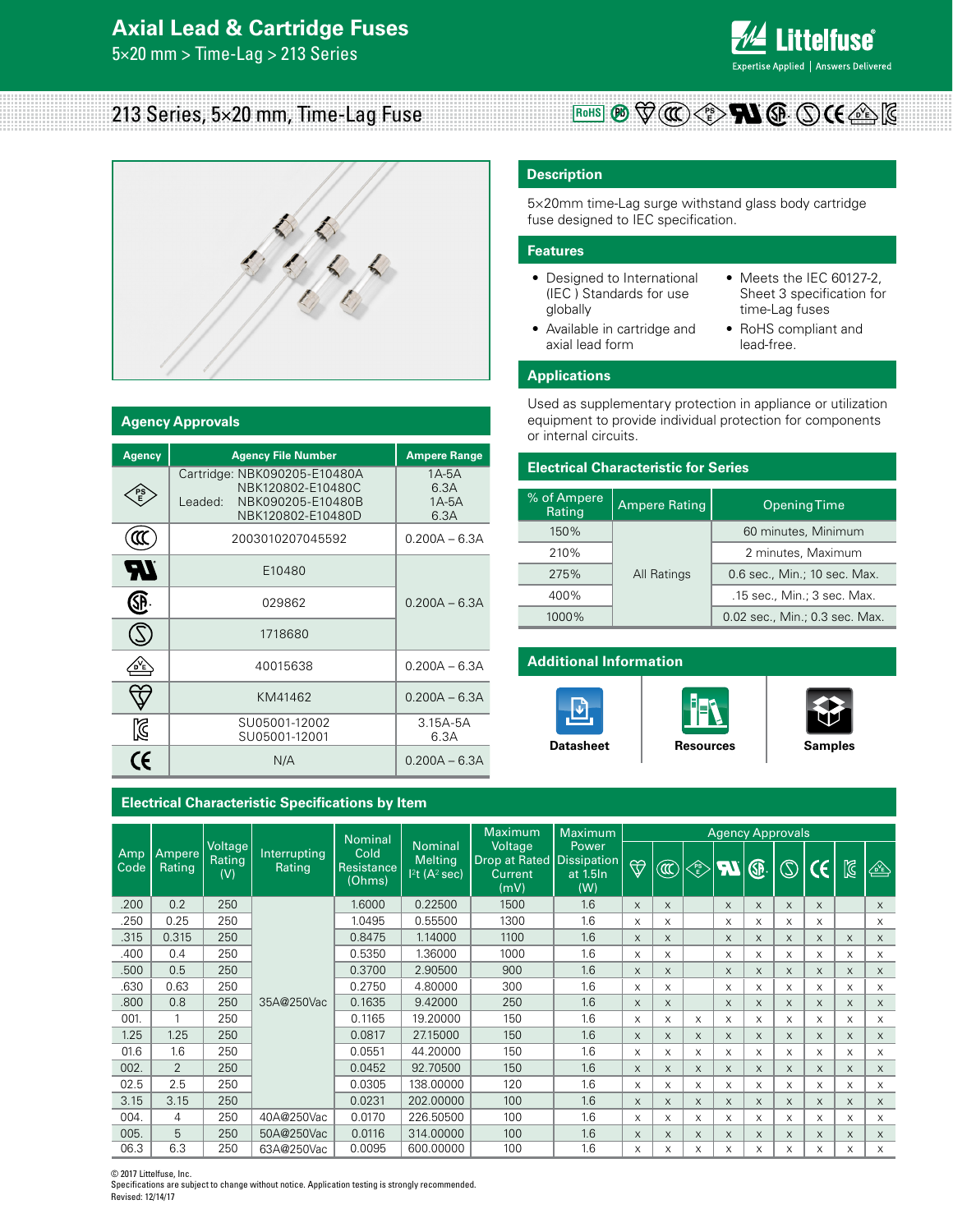

5×20 mm > Time-Lag > 213 Series

#### **Temperature Re-rating Curve**







### **Soldering Parameters - Wave Soldering**



## **Recommended Process Parameters:**

| Wave Parameter                                       | <b>Lead-Free Recommendation</b>   |
|------------------------------------------------------|-----------------------------------|
| Preheat:<br>(Depends on Flux Activation Temperature) | (Typical Industry Recommendation) |
| Temperature Minimum:                                 | $100^{\circ}$ C                   |
| Temperature Maximum:                                 | $150^\circ$ C                     |
| Preheat Time:                                        | 60-180 seconds                    |
| Solder Pot Temperature:                              | 260° C Maximum                    |
| Solder DwellTime:                                    | 2-5 seconds                       |

### **Recommended Hand-Solder Parameters:**

Solder Iron Temperature: 350° C +/- 5°C Heating Time: 5 seconds max.

### **Note: These devices are not recommended for IR or Convection Reflow process.**